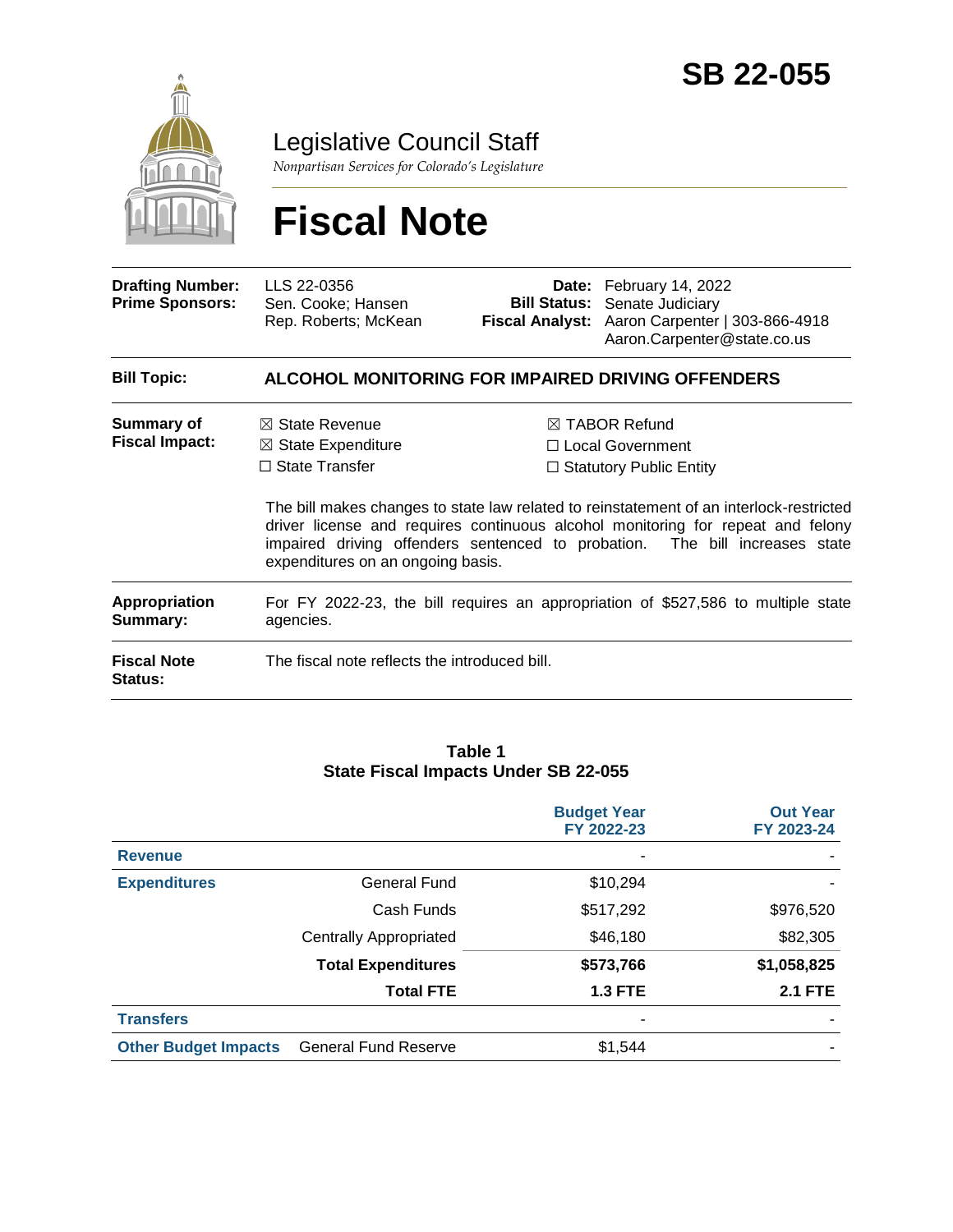# February 14, 2022 **SB 22-055**

## **Summary of Legislation**

**Reinstatement with an interlock-restricted license.** The bill allows an adult whose driver license has been revoked because of a conviction for driving under the influence (DUI), DUI per se, driving while ability impaired (DWAI), or excess blood alcohol content to apply for reinstatement with an interlock-restricted license at any time. Under current law, they must wait until the license has been revoked for one month before applying for reinstatement. This change applies to people whose license has been revoked for a year or more, or 9 months for a first offense.

**Continuous alcohol monitoring.** Under current law, a court may order continuous alcohol monitoring for a person sentenced for a second or subsequent DUI or DWAI related charge. The bill requires that if a defendant is sentenced to probation for a felony or third or subsequent offense related to DUI or DWAI, the sentence must include continuous alcohol monitoring (CAM) for at least 90 days. The court may not require continuous alcohol monitoring if it is not in the best interests of justice or if the person's residence is in an area where the person cannot reasonably acquire a continuous alcohol monitoring device.

A person required to submit to continuous alcohol monitoring must pay the costs of monitoring, except that the Judicial District's probation department must pay the costs from the Offender Services Fund if a court determines that a person is unable to pay. A person represented by a court-appointed counsel is presumed unable to pay. The bill clarifies that the Offender Services Fund may be used to pay for CAM services.

#### **Background**

The Judicial Department currently works with a vendor to provide CAM services for Colorado probation. These services require a probationer to wear a device, which their probation officer or a third-party monitor to determine compliance. These services cost \$10 per day per probationer for full service when a third-party monitors the device, or \$8 per day per probationer when a probation officer monitors the device. Full service is unavailable in four judicial districts, and partially available in one. The Judicial Department uses full service monitoring where it is available. When the department uses a probation officer for monitoring, the officer is also responsible for installing and uninstalling monitoring devices.

Revocation filings occur when monitoring devices detect that an individual has violated the terms of their probation. Hearings related to these filings require the probation officer to be present.

When an offender that is responsible for the cost of monitoring does not follow through on payments to the vendor, the Judicial Department covers the cost in order to continue the monitoring. Costs paid for an offender that should pay are recouped through the cost recovery process.

#### **State Revenue**

The bill may minimally increase state revenue from cost recoveries in situations where an offender is able to pay for CAM services but does not do so, and the Judicial Department is able to collect associated payments from the offender. This revenue is subject to TABOR.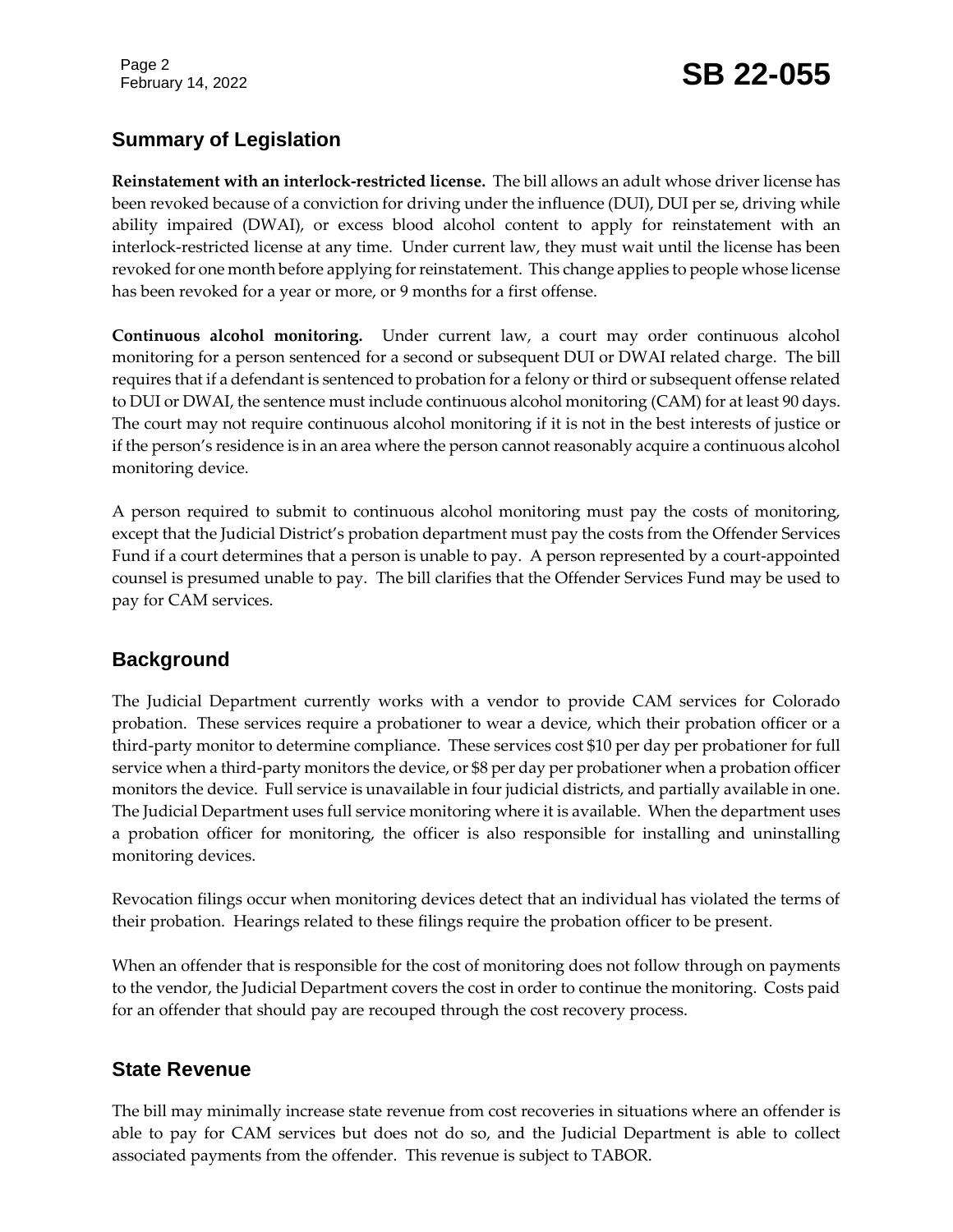#### **State Expenditures**

The bill increases state expenditures in the Judicial Department and Department of Revenue by \$573,765 in FY 2022-23 and \$1,058,825 in FY 2023-24. Costs are from the General Fund and Offender Services Cash Fund. Expenditures are shown in Table 2 and detailed below.

#### **Table 2 Expenditures Under SB 22-055**

| <b>Cost Components</b>                     |                  | FY 2022-23     | FY 2023-24     |
|--------------------------------------------|------------------|----------------|----------------|
| <b>Judicial Department</b>                 |                  |                |                |
| <b>Personal Services</b>                   |                  | \$85,362       | \$146,335      |
| <b>Operating Expenses</b>                  |                  | \$3,435        | \$2,795        |
| <b>Capital Outlay Costs</b>                |                  | \$15,200       | \$800          |
| Continuous Alcohol Monitoring - Vendor     |                  | \$370,455      | \$740,910      |
| Continuous Alcohol Monitoring - Department |                  | \$42,840       | \$85,680       |
| Centrally Appropriated Costs <sup>1</sup>  |                  | \$46,180       | \$82,305       |
| FTE - Personal Services                    |                  | 1.3 FTE        | 2.1 FTE        |
| <b>Judicial Subtotal</b>                   |                  | \$563,472      | \$1,058,825    |
| <b>Department of Revenue</b>               |                  |                |                |
| <b>DRIVES Programming</b>                  |                  | \$8,100        |                |
| <b>Contract Staff</b>                      |                  | \$2,194        |                |
| <b>Revenue Subtotal</b>                    |                  | \$10,294       |                |
|                                            | Total            | \$573,765      | \$1,058,825    |
|                                            | <b>Total FTE</b> | <b>1.3 FTE</b> | <b>2.1 FTE</b> |

<sup>1</sup>*Centrally appropriated costs are not included in the bill's appropriation.*

**Judicial Department.** The bill increases Judicial Department costs to provide additional CAM services and to handle additional revocation filings, assumed to be paid from the Offender Services Fund.

- **Staffing.** Judicial will require 1.5 FTE for a new probation officer to conduct monitoring for CAM cases where full service monitoring is not available, and to handle additional revocations that may occur as a result of the expansion in continuous monitoring. Based on standard staffing ratios, the department will also require 0.3 FTE for a probation supervisor and 0.3 FTE for support staff. The fiscal note includes the standard operating and capital outlay costs for probation officers. Staffing levels in FY 2022-23 are prorated for a December 1 start date.
- **Monitoring.** The Judicial Department will incur costs for additional full-service monitoring by the current vendor, at a cost of \$10 per day. The fiscal note assumes that there are 663 likely new cases that will require 90 days of CAM, and 209 current CAM cases that will be extended for the full 90 days. The fiscal note assumes a half-year impact in FY 2022-23 and a full year of costs in FY 2023-24.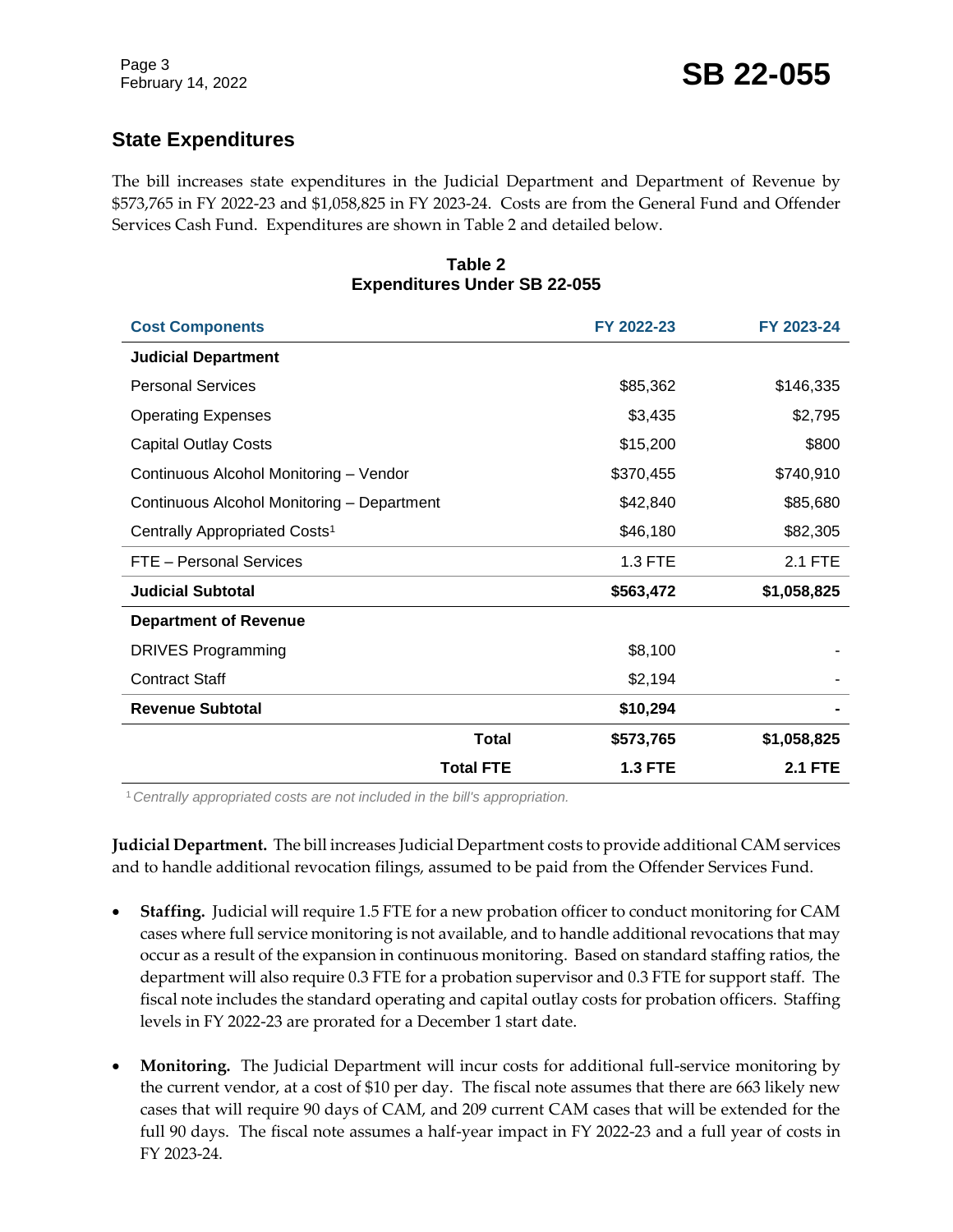The fiscal note assumes that there will be 96 new CAM cases and 30 current CAM cases that will be extended for the full 90 days in judicial districts where full service monitoring is not available. Costs for these cases include \$8 per day for vendor services, plus probation officer time for monitoring, estimated at just over 1,000 minutes for new cases and 10 minutes per day for extended cases.

 **Trial courts and probation hearings.** The bill will decrease filings for driving under restraint charges due to earlier reinstatement of defendants' licenses. This decrease is expected to be minimal. The bill also increases probation revocation hearings in existing cases as a result of continuous alcohol monitoring by minimal amount. No change in appropriations is required.

**Department of Revenue.** The department will incur one-time costs to make changes to the reinstatement waiting period for drivers with an impaired driving offense in the DRIVES system. Costs include 36 hours of programming by the system vendor, at a standard rate of \$225 per hour, and \$2,194 for 40 staff hours to support the development and testing for the changes. These costs are from the General Fund.

**Centrally appropriated costs.** Pursuant to a Joint Budget Committee policy, certain costs associated with this bill are addressed through the annual budget process and centrally appropriated in the Long Bill or supplemental appropriations bills, rather than in this bill. These costs, which include employee insurance and supplemental employee retirement payments, are shown in Table 2.

## **Other Budget Impacts**

**General Fund reserve.** Under current law, an amount equal to 15 percent of General Fund appropriations must be set aside in the General Fund statutory reserve beginning in FY 2022-23. Based on this fiscal note, the bill is expected to increase the amount of General Fund held in reserve by \$1,544 in FY 2022-23, which will decrease the amount of General Fund available for other purposes.

#### **Effective Date**

The bill takes effect 90 days following adjournment of the General Assembly sine die, assuming no referendum petition is filed. It applies to offenses committed on or after January 1, 2023.

#### **State Appropriations**

For FY 2022-23, the bill requires the following appropriations:

- \$517,292 from the Offender Services Fund to the Judicial Department, and 1.3 FTE; and
- \$10,294 from the General Fund to the Department of Revenue, of which \$1,386 is reappropriated to the Office of Information Technology.